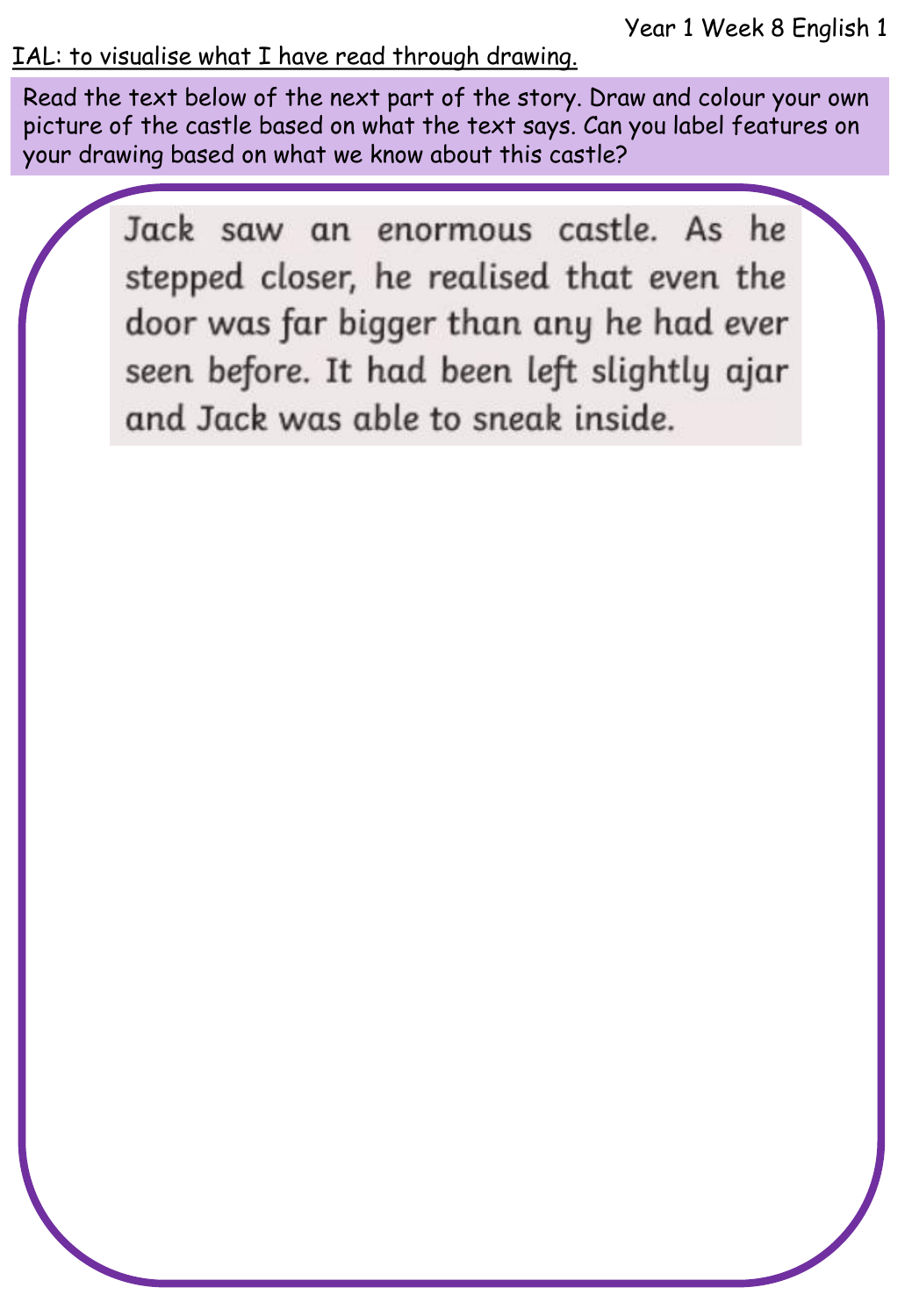IAL: to apply phonic knowledge and skills to decode words.

Read the text below and spot all the words that have the phoneme 'ay' in. Underline all of the ay words.

Dear Fay,

There was such a big delay when I went on holiday to Norway. My ticket was for Saturday but I had to wait until Sunday.

I checked the flight on the display and it said 'DELAYED' in big, red letters. I had to stay in the airport overnight so I lay across some chairs and played with my crayons.

Sway Airways felt bad for the delay and said I did not need to pay. I got a free tray of food on the way to Norway. Hooray!

Did you have a good birthday yesterday?

Answer the questions below about the text. From Shay

 $\overline{\phantom{a}}$ 

 $\overline{\phantom{a}}$ 

- 1. How many words did you spot with the 'ay' phoneme? \_\_\_\_\_\_\_
- 2. Which word has the most phonemes in?
- 3. Which words have the fewest phonemes in?
- 4. Spot the two days of the week that are in the story.

 $\overline{\phantom{a}}$  , and the contract of the contract of the contract of the contract of the contract of the contract of the contract of the contract of the contract of the contract of the contract of the contract of the contrac

5. Unscramble this word which was displayed in big, red letters.

L E D D E AY

\_\_ \_\_ \_\_ \_\_ \_\_ \_\_ \_\_ \_\_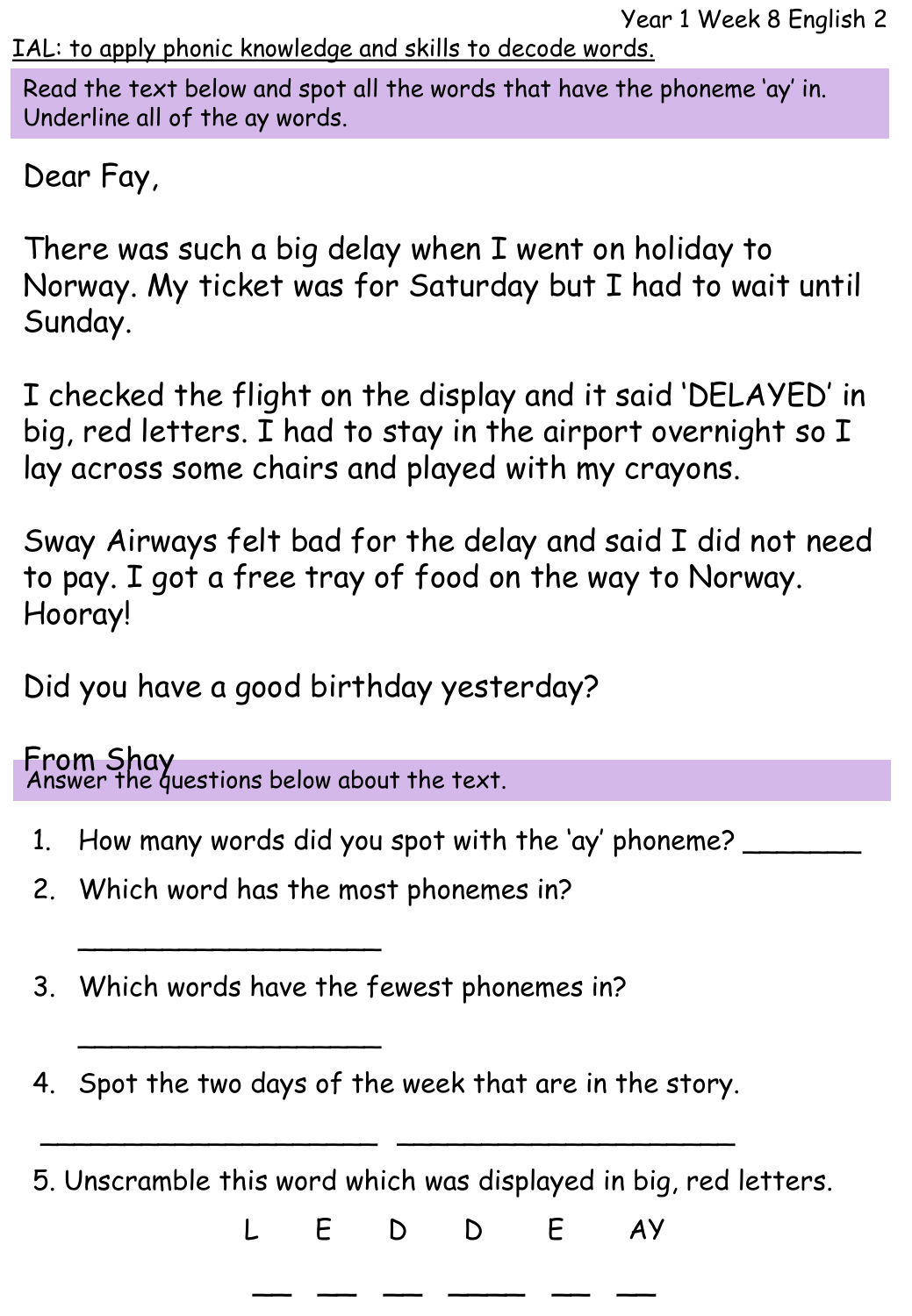### IAL: how to spell the days of the week.

Choose A, B or C and complete the activity. If you would like to complete more than one activity, you can.

|   |                                                                                                                 |             |   |   | Find the days of the week in the word search below. |             |   |   |           |   |   |          |   |  |
|---|-----------------------------------------------------------------------------------------------------------------|-------------|---|---|-----------------------------------------------------|-------------|---|---|-----------|---|---|----------|---|--|
|   |                                                                                                                 | Monday      |   |   |                                                     | Tuesday     |   |   | Wednesday |   |   | Thursday |   |  |
|   |                                                                                                                 | Friday      |   |   | Saturday                                            |             |   |   | Sunday    |   |   |          |   |  |
|   |                                                                                                                 | C           | S | S | t                                                   | h           | u | r | S         | d | α | y        | S |  |
|   |                                                                                                                 | y           | d | u | ٧                                                   | h           | S | m | y         | m | y | z        | y |  |
|   |                                                                                                                 | f           | α | y | n                                                   | X           | y | r | α         | x | u | x        | α |  |
|   |                                                                                                                 | W           | X | d | t                                                   | d           | X | X | d         | е | ι |          | d |  |
|   |                                                                                                                 | k           | е | X | S                                                   | Z           | α | k | n         | р | y | с        | ι |  |
|   |                                                                                                                 | С           | ι | d | g                                                   | е           | y | y | 0         | р | α | y        | r |  |
|   |                                                                                                                 |             | b | е | n                                                   | k           | u | h | m         | d | d |          |   |  |
|   |                                                                                                                 | f           | ٧ | g | α                                                   | е           | t | t | d         | t | r | q        | b |  |
|   |                                                                                                                 | y           | y | g | I                                                   | w           | S | g | t         | m | u |          | ٧ |  |
|   |                                                                                                                 | u           | р | u | ı                                                   | n           | f | d | k         | S | t | q        | r |  |
|   |                                                                                                                 | ٧           | y | Χ | r                                                   | е           | X | k | α         | ι | α |          | α |  |
|   |                                                                                                                 | k           |   |   | pyryuyrysg                                          |             |   |   |           |   |   |          | h |  |
| Β | Unscramble the anagrams below to spell all seven days of the<br>week then write your own sentence for each day. |             |   |   |                                                     |             |   |   |           |   |   |          |   |  |
|   | 1.                                                                                                              | Wdsyneae    |   |   |                                                     | 5. idFray   |   |   |           |   |   |          |   |  |
|   |                                                                                                                 | 2. yausedT  |   |   |                                                     | 6. hruTaysd |   |   |           |   |   |          |   |  |
|   |                                                                                                                 | 3. nSuyda   |   |   |                                                     | 7. noMyad   |   |   |           |   |   |          |   |  |
|   |                                                                                                                 | 4. urStdyaa |   |   |                                                     |             |   |   |           |   |   |          |   |  |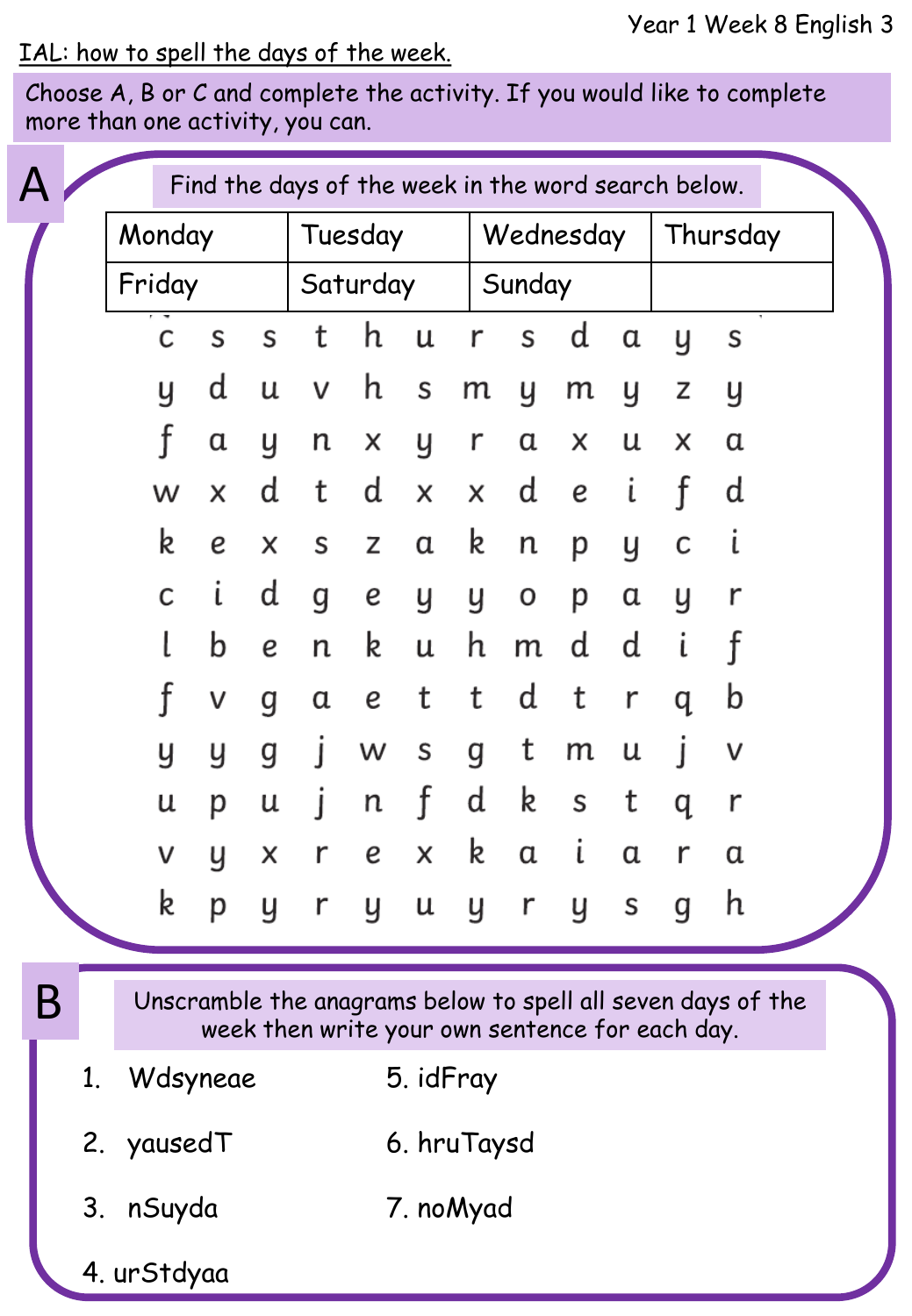### Year 1 Week 8 English 3



| Yesterday | Today    | Tomorrow |  |  |  |
|-----------|----------|----------|--|--|--|
|           | Friday   |          |  |  |  |
|           | Sunday   |          |  |  |  |
|           | Tuesday  |          |  |  |  |
|           | Thursday |          |  |  |  |